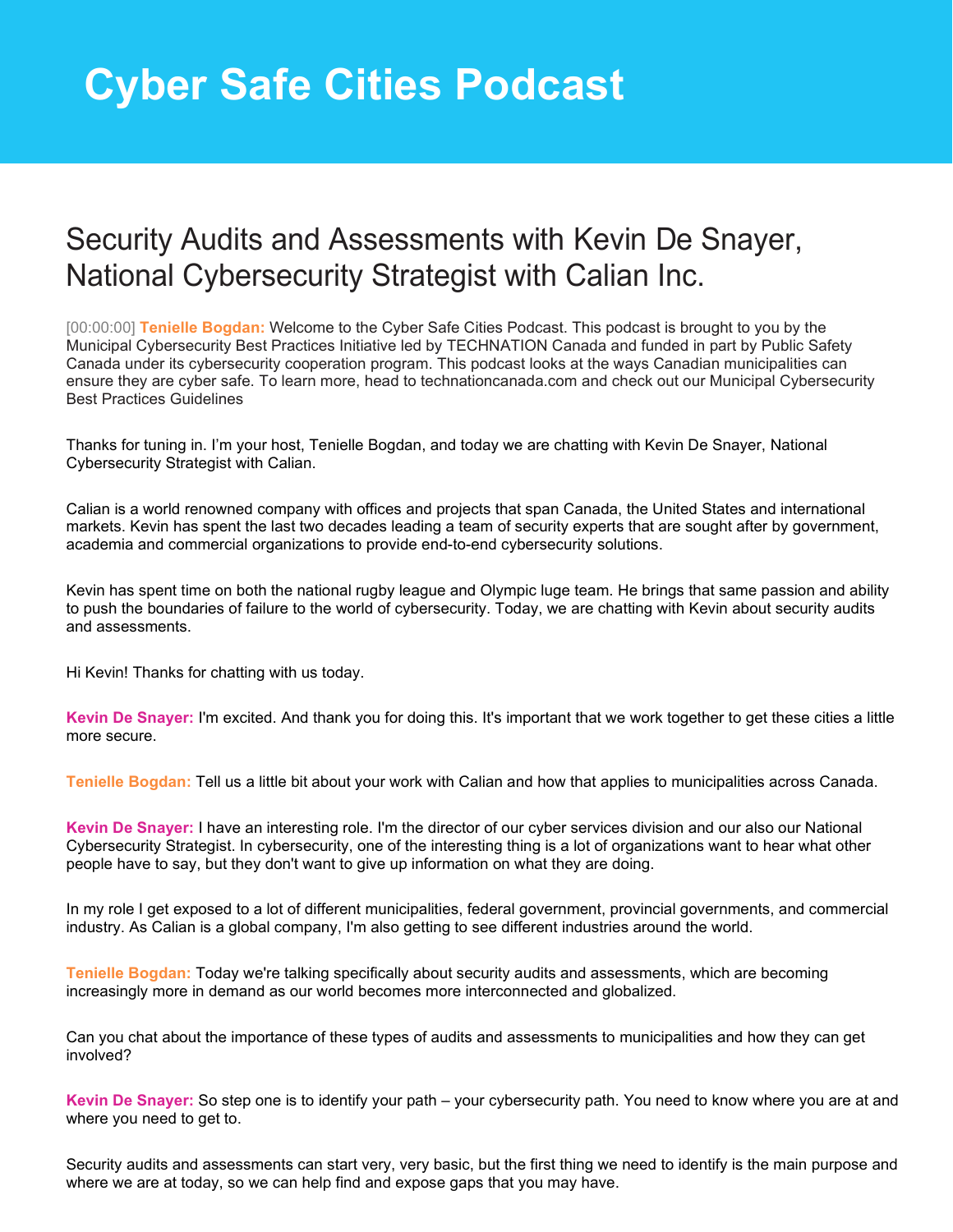We've done these as basic as an audit. So here's a checklist: Do you have a security procedure in place? Are you documenting any progression? Are you doing any kind of education with your staff members? Do you have key performance indicators? Do we know where we are now, and where we would like to be?

A lot of times we see organizations that have a security posture in place where they have a firewall, security software running on a machine and that is it. There's no real gain on increase in that security posture with these organizations. But this is a great place to start assessing where the gaps may be.

Once identified, then we can talk a little bit more detailed as we move forward into the actual vulnerability assessments (VAs) and the penetration tests.

With municipalities, we really need to work on the threat intelligence that our organizations see and how to chare that information to prevent future attacks.

Municipalities see information from policing, to ambulatory, to people's paychecks, which many people need access to. With all of these users, its much more difficult to secure the information and lock everything down.

The another part of this information sharing between municipalities could be is security forums. Calian has done some of these in the past where we bring a bunch of users together and we throw them in a room and have them talk about what they're doing now. We need to continue doing this and bringing the right groups together to talk about cybersecurity and information sharing.

**Tenielle Bogdan:** Absolutely, partnerships are key. It's a common thread that we're seeing across all of our podcasts. sYou touched a little on a VA tests and pen tests. Can you chat a little bit about the differences between those two and

**Kevin De Snayer:** This is when we're actually starting to put the pen to paper and to start to figure out what we need to do, based on what we already know.

The lines are coming a little bit more blurred between a VA and a pen test. Anecdotally, a VA test is where we sit across the street with binoculars, and see what we can find inside. We start to evaluate the weaknesses in the house – is there a window open? Is the door a little older where you can pick a lock? Is there a tree outside that we can climb to gain access inside?

Now, VA's and pen tests are coming closer together and can be done as one exercise. One of the big changes you have is red team testing and blue team testing, where your red team acts as the attackers and the blue team is the defending side.

There's just different techniques and strategies that you need to defend against the problem with this old red team and blue team pen test. We're all competitive in the world that it's human nature and the way it was set up. It's us against them and them against us, with no collaboration. A lot of the time, the red team would do on, run their tests without the blue team or the corporations knowledge, and report back without any collaboration from how the blue team would respond. With that, now we're starting to do what we call purple testing.

This is now where you take somebody from the red team and the blue team, and you sit them down at a table, with management and other key team players to find solutions to the gaps in the systems.

For example, maybe as an organization, you say, "yeah, we've got a firewall in place. We think we've locked down and people are getting remote access. We've updated a couple policies." The red team could sit back and explain how they are going to run the attack, provide live data and a live threat stream, in an effort to work together on what the problem looks like and how to come to a solution.

They can evaluate a real time response. Did the team reply back? If not, why didn't they reply back? And now you're getting immediate feedback and making changes in real time.

**Tenielle Bogdan:** What are some things that municipalities should identify before proceeding with a security audit?

**Kevin De Snayer:** Having a strong understanding of the scope of work that you're trying to do.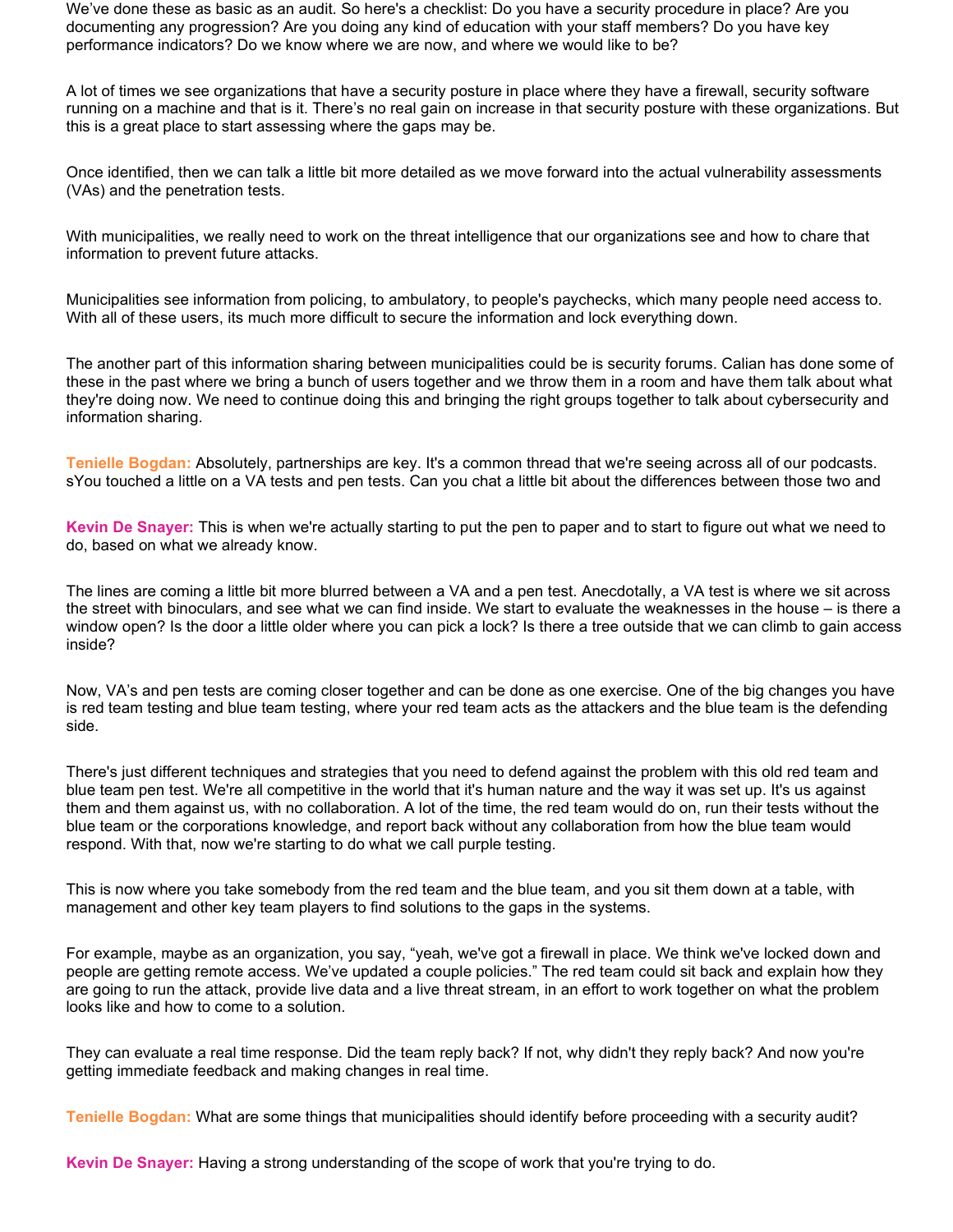Cyber security is again, it's an ever-changing field. It grows on a daily basis. There's something new every day with what you're working on, you can't fix it all at once.

There's just so many different areas, but again, we're all here because there's a risk and we need to mitigate some of that risk. When we sit down with the client, we will ask what are the risks that you're most worried about? What have you put in place already? Have you done any internal table team tabletop exercises? Do you have a working group engaged? We need to collect all of that information to get a very clear scope.

The nice thing to see is cyber has now become part of vaster business risk management, where it was previously managed separately.

Once we have a starting point, we can start moving towards solving some of those problems that those users have and take it to the next step. And then we can take it to the next step.

So a very, very clear scope is the first step, and then a clear understanding of what risks you believe you have inside of your municipality is the second.

**Tenielle Bogdan:** What are some common risks that you see with municipalities?

**Kevin De Snayer:** The biggest risk that municipalities have is that they are carrying a lot of personal data. They have an abundance of information that many people need access to.

We also see one of the challenges in municipalities is as a citizen, we have the right to communicate with our elected officials, but that obviously causes a challenge, as there is spyware, there's phishing attacks, and there's social engineering attacks that are happening on these organizations, while citizens still need access to their elected officials. As a commercial organization, you can block people and put in safeguards to prevent phishing and social engineering attacks. With municipalities, it's not that simple as they may not be blocking or preventing one of their citizens access to the organization.

The other challenge is clear policies because again, cybersecurity moves very fast, which does not necessarily correspond with the pace of the business of municipalities.

Right now, we're looking at 70 plus percent of all internet traffic is encrypted using something called TLS. We see this at all levels of government and commercial business which may not have the right to decrypt users, traffic coming in or out of their network because the policy is older than when this technology was available. And this where most of the threats and malware is coming through. That's where a lot of people can exfiltrate data out of your organization if you can't decrypt SSL traffic, cause your policy says that that's not allowed at this point or you don't have the technology in place to do it.

**Tenielle Bogdan:** Is there any tools or, or things that you can touch on or provide, that municipalities can do to secure that data?

**Kevin De Snayer:** That's a fantastic question, and a very challenging one, especially as we get to the world where almost every organization is hybrid. Employees have access to organizational information in their pocket through cellphones. I can't even imagine what types of confidential documents are being printed at home printers and not being shredded or disposed of properly.I'm sure we could do a whole, another webcast on the challenge of that data.

What we've learned over the past two years is that the technology wasn't kept up with in industry. There wasn't a proper investment in IT services and the security around it. Sure, you may have a firewall, but is the policy around that firewall out of date? Maybe it's time to look at a next gen firewall where you have the ability to SSL decryption and have end user behavior analytics.

This technology identifies the fact that somebody logs in every day around eight o'clock in the morning and they only log off at four o'clock as something that's pretty regular. The odd time, they may log a little bit outside of that. All of a sudden now at three in the morning, they log into a device where they did a password wrong four times, and then they downloaded a whole bunch of information. End user behaviour analytics flag this and allow you to see that something is out of the ordinary.